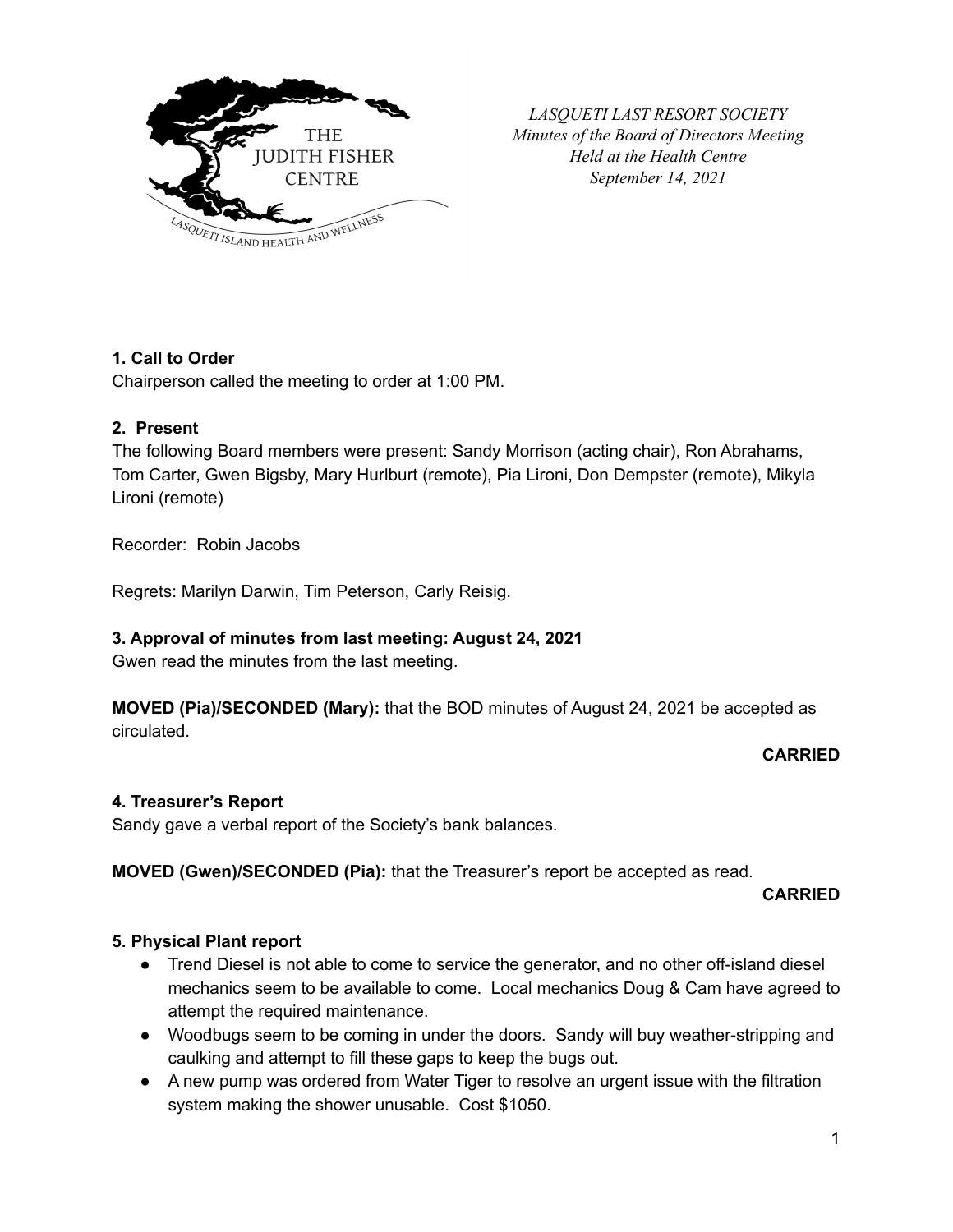• The board needs a new Maintenance Coordinator, a role formerly filled by Vic, who does not want to do it anymore. Some discussion about the possibility of asking an employee to step into a supervisor role, entailing more paid hours. More discussion needed. All board member encouraged to talk to promising candidates who might fill this need on the board.

# **6. Building Committee report:**

The drywall crew came over and did much of the work but ran out of materials. They will return next Monday to complete the job.

# **7. Elder Cottage pet policy**

Mary gave a report from the Health Committee with a recommended pet policy, which has been circulated to the board by email. The proposal was discussed with varying opinions as to whether dogs should be considered; perhaps on a case-by-case basis? The policy decision was tabled by the chair for further discussion and possibly a motion and vote via email.

# **8. Elder Cottage occupancy fee**

As the Health Committee proceeds to select and notify potential occupants, the monthly fee needs to be decided. The decision was tabled by the chair for further discussion via email.

# **9. Current relevance to the JFC of provincial restrictions, vaccine cards, etc.**

It was decided by consensus to suspend bookings of recreational activities which might be subject to vaccine card restrictions for the time being, to avoid issues with enforcement of this requirement. Few recent requests, if any, have fallen under this heading. Essential services such as health care (nurse clinic, massage therapy), and government (Islands Trust meetings, etc.) are exempt from vaccine card requirements. Board meetings of various local groups are also not on the list of events requiring vaccine cards, so can continue.

# **10. Archaeology committee request**

Dana Lepovsky, on behalf of the Lasqueti Archaeology Committee, asked if the LLRS board would consider the installation of a locked glass cabinet in the meeting room for locally found artifacts. The board raised questions about potential liability for loss or damage to artifacts, the size of the cabinet, and whether local First Nations leaders have been consulted and given approval for this display. Robin will consult with Dana and report back to the board.

# **11. Property and liability insurance renewal Oct 7th**

Our policy will come up for renewal on October 7th. The current Statement of Values was reviewed with board members and approved by consensus. Robin will proceed with the renewal. Request for a board member to take on the role of insurance liaison, to work with administrator on various insurance-related issues which come up from time to time. Vic previously filled that role.